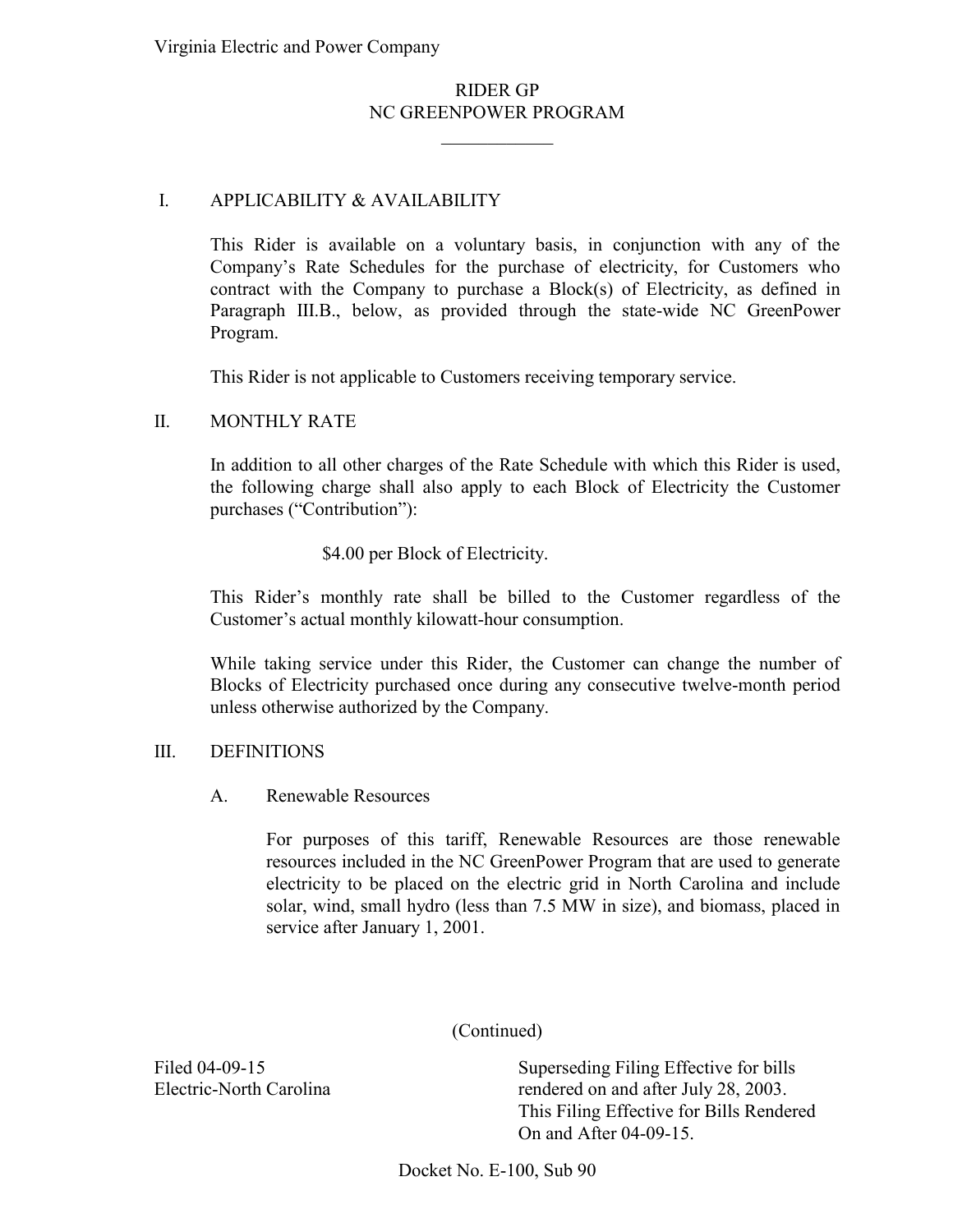## RIDER GP NC GREENPOWER PROGRAM

 $\frac{1}{2}$  ,  $\frac{1}{2}$  ,  $\frac{1}{2}$  ,  $\frac{1}{2}$  ,  $\frac{1}{2}$  ,  $\frac{1}{2}$ 

# (Continued)

### III. DEFINITIONS (Continued)

- B. Block of Electricity
	- 1. Customers electing to participate in the NC GreenPower Program will be enrolled in the 50/50 Hybrid Pilot, as approved by the Commission, unless the Customer elects to opt-out of the 50/50 Hybrid Pilot as discussed in Paragraph III.B.2., below. A Block of Electricity for Customers enrolled in the 50/50 Hybrid Pilot is equal to 50 kWh of Renewable Resources for each \$4 Customer Contribution. The NC GreenPower Program will split the Customer's Contribution evenly, such that \$2 will purchase a Block of Electricity equal to 50 kWh of Renewable Resources and \$2 will support the installation of solar photovoltaic projects at selected North Carolina kindergarten through twelfth grade (K-12) schools.
	- 2. For Customers electing to opt-out of the NC GreenPower Program's 50/50 Hybrid Pilot, a Block of Electricity is equal to 100 kWh. The NC GreenPower Program will use the Customer's entire \$4 Contribution to purchase a Block of Electricity equal to 100 kWh of Renewable Resources. To opt-out of the NC GreenPower Program's 50/50 Hybrid Pilot, visit [www.ncgreenpower.org.](http://www.ncgreenpower.org/)

#### IV. MODIFICATION OF RATES AND OTHER PROVISIONS HEREUNDER

 The provisions of this Rider, including the rates for the purchase of a Block of Electricity, are subject to modification at any time in the manner prescribed by law, and when so modified, shall supersede the rates and provisions hereof.

 The actual amount of electricity provided by Renewable Resources under this Rider to the state-wide electric grid in North Carolina during any specific month may vary from the number of Blocks of Electricity that Customers have purchased. The electricity purchased or produced from the Renewable Resources may not be specifically delivered to the Customer, but will displace electricity that otherwise would have been produced from traditional generating facilities for delivery to the Company's Customers within the State of North Carolina.

(Continued)

Electric-North Carolina

 On and After 04-09-15. Filed 04-09-15 Superseding Filing Effective for bills rendered on and after July 28, 2003. This Filing Effective for Bills Rendered

Docket No. E-100, Sub 90